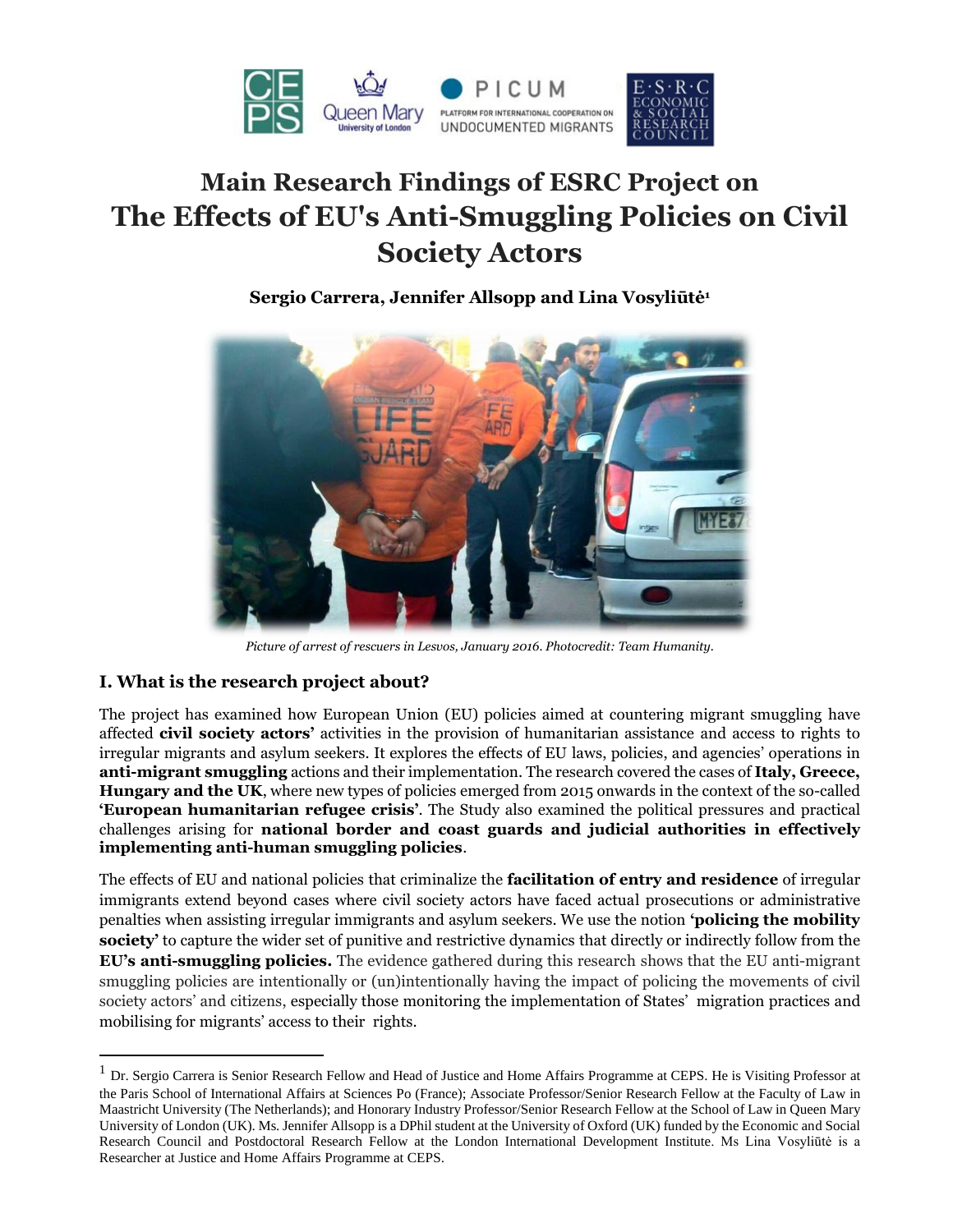#### **II. How was the research conducted?**

The project ran from September 2016 until November 2017. It was coordinated by Queen Mary University London in cooperation with **CEPS** and the Platform for International Cooperation on Undocumented migration (**PICUM)**. The research covered **Greece, Hungary, Italy** and **the UK** (Figure 1 below), where a total of **89 semi-structured interviews** were conducted. An online survey gathered more than **110 responses** representing different **civil society actors** mainly from the four countries covered (See Figure 2). In addition, a **civil society focus group discussion** took place on 11th of May 2017 in Brussels. An additional **closeddoor discussion** was organised with **coastguards, law enforcement and judicial actors** on 21st of September 2017 also in Brussels.



Source: Authors, 2017.

Source: CSAs Online Survey, 2017.

# **III. What are the Priorities of the EU's Approach to Human Smuggling?**

- **'Migrant smuggling' has been framed as a top political priority for the EU in the European Migration Agenda and in response to the 2015-2017 'European humanitarian refugee crisis'.** This policy raises important ethical, legal and practical challenges in the implementation phase for **national border and judicial practitioners**, particularly where they are required to apply and maintain traditional criminal justice standards and guarantees. 'Anti-Smuggling Policies' are often confused and wrongly tailored as 'Irregular Migration Management Policies'.
- **The 2002 EU Facilitators' Package does not require a 'Financial or other Material Benefit' requirement** for 'migrant smuggling' to be considered a crime. The Package **falls short of existing UN standards under the Protocol against the Smuggling of Migrants. EU law** allows Member States to keep the **broad definition of smuggling**, where the financial benefit requirement is not part of the base crime, but only as an aggravating circumstance. For example, the **Facilitation of Entry** is criminal in Italy, Greece, the UK and Hungary and in majority of EU Member States, even **without intent to gain profit**.
- **The EU Facilitators' Package also contains an optional clause for Member States to exempt humanitarian actors from criminalisation.** Directive 2002/90 contains an **Article 1.2** which is **of facultative nature** and allows Member States to decide whether civil society actors and family members will be exempted from criminal punishment.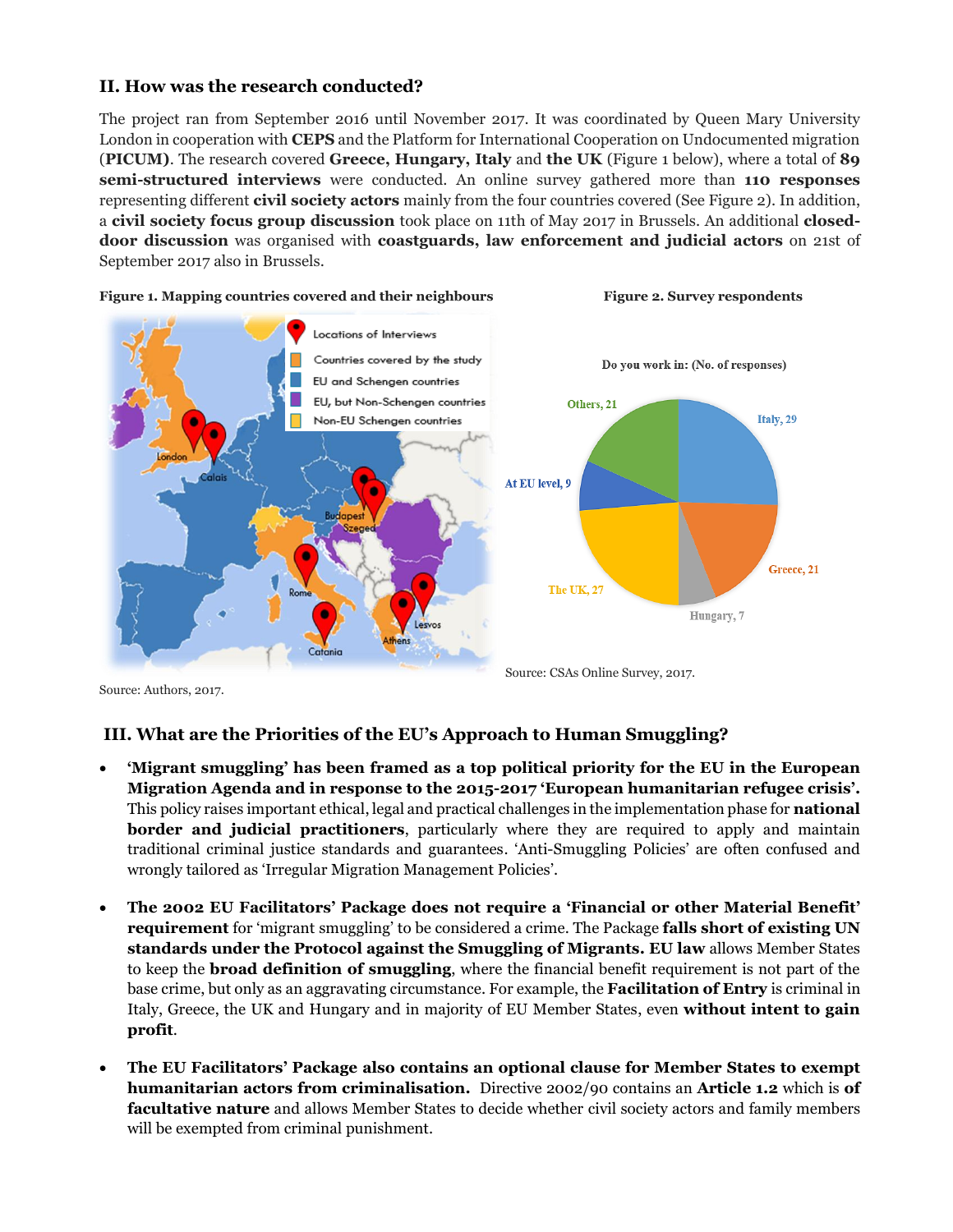# **IV. Who are the Agencies and Actors Tackling 'Migrant Smuggling' in the EU?**

- EU 'migrant smuggling' policies are **a multi-actor field.** EU agencies have been tailored or (re)designed for **preventing and investigating** migrant smuggling. **Frontex's** mandate has been expanded under the European Border and Coast Guard, and its **Joint Operations Triton** and **Poseidon** have been enhanced. **Europol** has established a special **European Migrant Smuggling Centre**. EU-led military operation **EUNAVFOR MED Sophia** was established to dismantle the migrant smuggling business and destroy detected vessels. None of these actors have covered the former Italian-led Mare Nostrum Operation and a Search and Rescue (SAR) legal mandate.
- Within the **EU Hotspot approach, Frontex, Europol** and **EASO officers were deployed in Italy and Greece tasked with the registration and identification of immigrants, asylum seekers and potential smugglers.** National and EU judicial practitioners expressed the view that rather than focusing on a traditional criminal justice approach to countering smuggling, these operations centred rather on preventive policing and information sharing. Gathering '**intelligence' and information was not the most effective and efficient way to bring 'evidence'** that could be used before courts to substantiate prosecutions. A key finding is the surprisingly **low number of prosecutions of smugglers despite the political priority given to this phenomenon**.
- **More than half** of online survey civil society respondents have **witnessed an increase in policing of their activities since 2015, which has influenced their operational spaces negatively.** The Survey shows a particular increase in Greece, where there is a high EU presence (See Figure 3 below). Interviews revealed that 'the EU-Turkey Statement' was a turning point in these processes.

#### **Figure 3. CSAs witnessing increase in policing**



**QW. Have you witnessed an increase in the policing of the humanitarian assistance in** 



26%

it is not representative.

#### **V. What are the effects on civil society actors?**

54% 50% 67%

- Measuring the effects of EU anti-smuggling laws and policies **cannot be limited to a number of prosecutions and sentences**. Our research demonstrates the existence of **three faces or modalities of 'policing the mobility society'** in the EU Member States under investigation: intimidation and suspicion, disciplining and formal criminalisation.
- Experiences of **increased proximity of policing of humanitarian actors** have led organisations and individuals to change and adapt their practices and services, and they have **faced increasing restrictions and requirements in conducting their activities**. Respondents who knew personally of cases of policing were more likely to change their humanitarian practices (See Figure 4).
- **The nature of civil society actors in the EU has changed during the crisis.** The interviews and online survey suggests that whereas some actors became more self-restrained due to a potential **negative images, access to funding or even safety of their personnel,** others became more politically active in advocacy at national, EU and international levels.